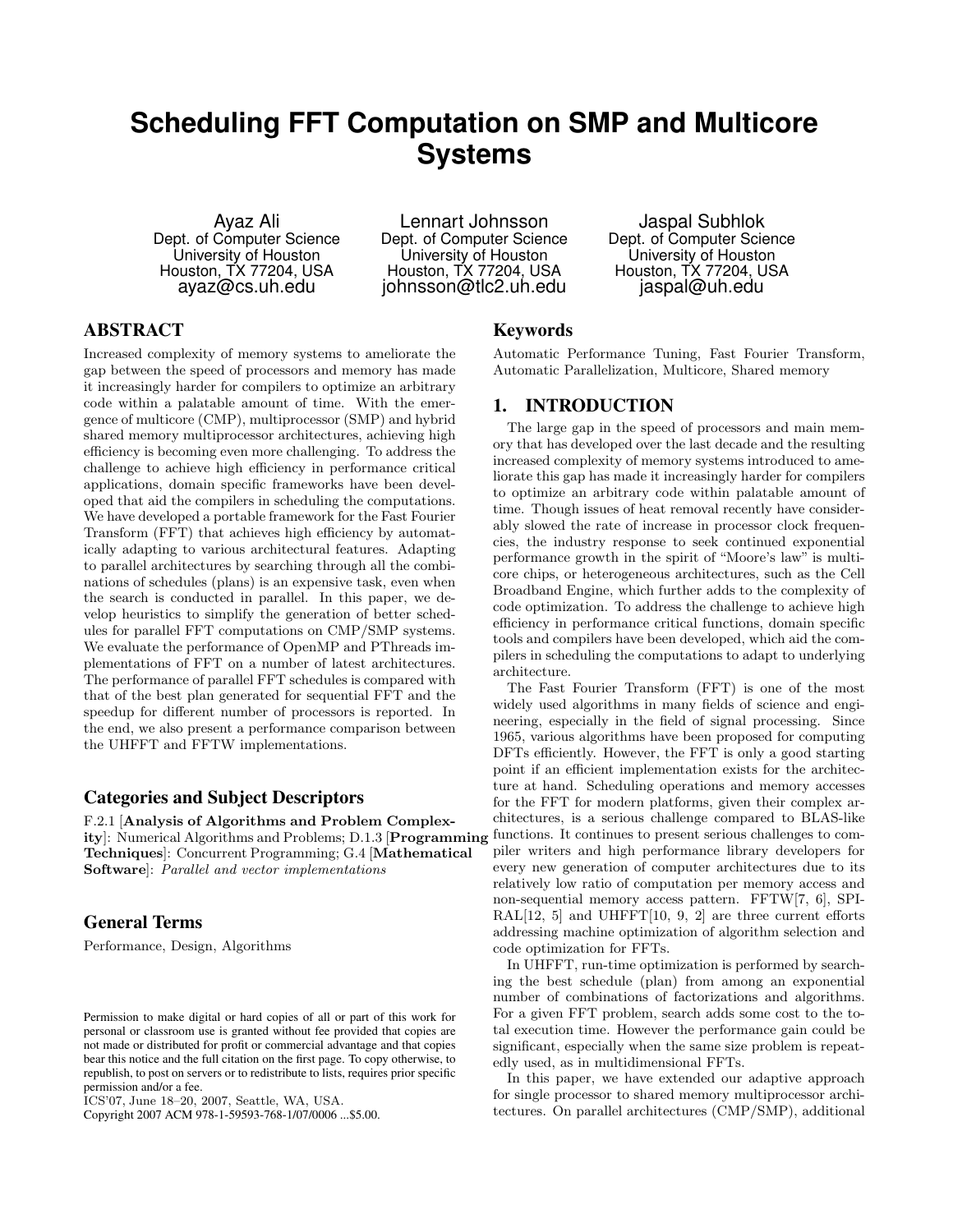parameters such as processor count and their layout need to be considered if the absolute best performance is desired. However, additional parameters could potentially multiply the cost of search for the optimal parallel plan. Intelligent heuristics need to be developed that could make the selection process of the optimal execution strategy more efficient. We evaluate the performance of two parallel FFT implementations using OpenMP and PThreads on a number of latest CMP/SMP architectures and discuss the differences between the two programming models. The performance of parallel FFT schedules is compared to that of the best plan generated for sequential FFT and the speedup for different number of processors is reported. For moderately large problem sizes, we were able to achieve super linear speedup on all the architectures.

# 2. BACKGROUND

#### 2.1 FFT

The Fast Fourier Transform (FFT) is a divide and conquer algorithm for quick evaluation of the Discrete Fourier Transform (DFT). For completeness, we briefly discuss the famous Cooley Tukey algorithm, which is one of the main algorithms used in the UHFFT library. We refer the reader to [8, 4, 14, 15] for the detailed description of the algorithms. In particular, the notation we use here mostly coincides with the notation in [8].

Discrete Fourier Transform (DFT) of a complex vector is a matrix vector product defined by:

$$
X_{l} = \sum_{j=0}^{N-1} \omega_{N}^{lj} x_{j}
$$
 (1)

$$
X_l = W_N \cdot x \tag{2}
$$

where  $\omega_N$  is an *N*th root of unity:  $e^{-\frac{2\pi i}{N}}$ . The periodicity of  $\omega_N$ , introduces an intricate structure into the  $W_N$  DFT matrix, which makes possible the factorization of  $W_N$  into a small number of sparse factors. For example, it can be shown that when  $N = r \times m$ ,  $W_N$  can be written as:

$$
\mathbf{X} = (W_r \otimes I_m) T_m^N (I_r \otimes W_m) \Pi_{N,r} \mathbf{x}
$$
 (3)

where  $T_m^N$  is a diagonal "twiddle factor" matrix and  $\Pi_{N,r}$  is a mod-*r* sort permutation matrix. This is the heart of the FFT idea, and the formulation in Eq.3 is the well known Cooley Tukey Mixed Radix splitting algorithm[4]. The algorithm not only reduces the complexity from  $O(n^2)$  to  $O(n \log n)$ , but offers a recursive divide and conquer structure that is most suited to uniprocessor as well as multiprocessor architectures with deep memory hierarchy.

## *Parallel FFT*

The "Kronecker product" formulation of FFT is an efficient way to express sparse matrix operations. It also exposes the data parallelism that is inherent in the Mixed Radix FFT algorithm. In the above formulation, *r* (called radix) subproblems of size *m* FFT  $(I_r \otimes W_m)$  can be executed independently followed by "twiddle" multiplication and *m* independent FFTs of size *r*, i.e.,  $(W_r \otimes I_m)$ . Both, the permutation step and the "twiddle" multiplication step can be fused inside the first FFT subproblem, while still maintaining the data



**Figure 1: Block Diagram of UHFFT Run-time**

parallelism. Loan[8] provides a good discussion of parallel FFT algorithms including the implementations for shared memory parallel machines. Parallel algorithms for FFT can be broadly divided in two categories, i.e., the algorithms that perform explicit reordering of data using transposes[1, 3] and the algorithms that do not perform any movement of data. Computing a FFT on distributed data is not possible without movement of data. But, parallel FFT can be computed without remapping of data on architectures with shared address space. In general, explicit scheduling may perform better depending on the cost of data communication among processors. Recently, the SPIRAL team has presented an approach to automatic generation of parallel FFT code for SMP and multicore architectures[5]. In their paper, they evaluate the performance of parallel FFT code using OpenMP as well as PThreads on a number of CMP/SMP architectures. They also compare the performance of their implementations with that of FFTW.

#### 2.2 UHFFT

The UHFFT system comprises of two layers: the code generator (FFTGEN) and the run-time framework. The code generator generates highly optimized small DFT, straight line "C" code blocks called *codelets* at installation time. These *codelets* are combined by the run-time framework to solve large FFT problems on Real and Complex data. Block diagram of UHFFT run-time is given in Figure 1.

#### *2.2.1 Code Generator*

The FFT library contains a number of *codelets*, which are generated at installation time. Each *codelet* sequentially computes a part of the transform and overall efficiency of the code depends strongly on the efficiency of these *codelets*. Therefore, it is essential to have a highly optimized set of DFT *codelets* in the library. The Code generator adapts to the platform, i.e., compiler and hardware architecture by empirically tuning the *codelets* using iterative compilation and feedback [2].

#### *2.2.2 Plan Specification*

An execution plan determines the *codelets* that will be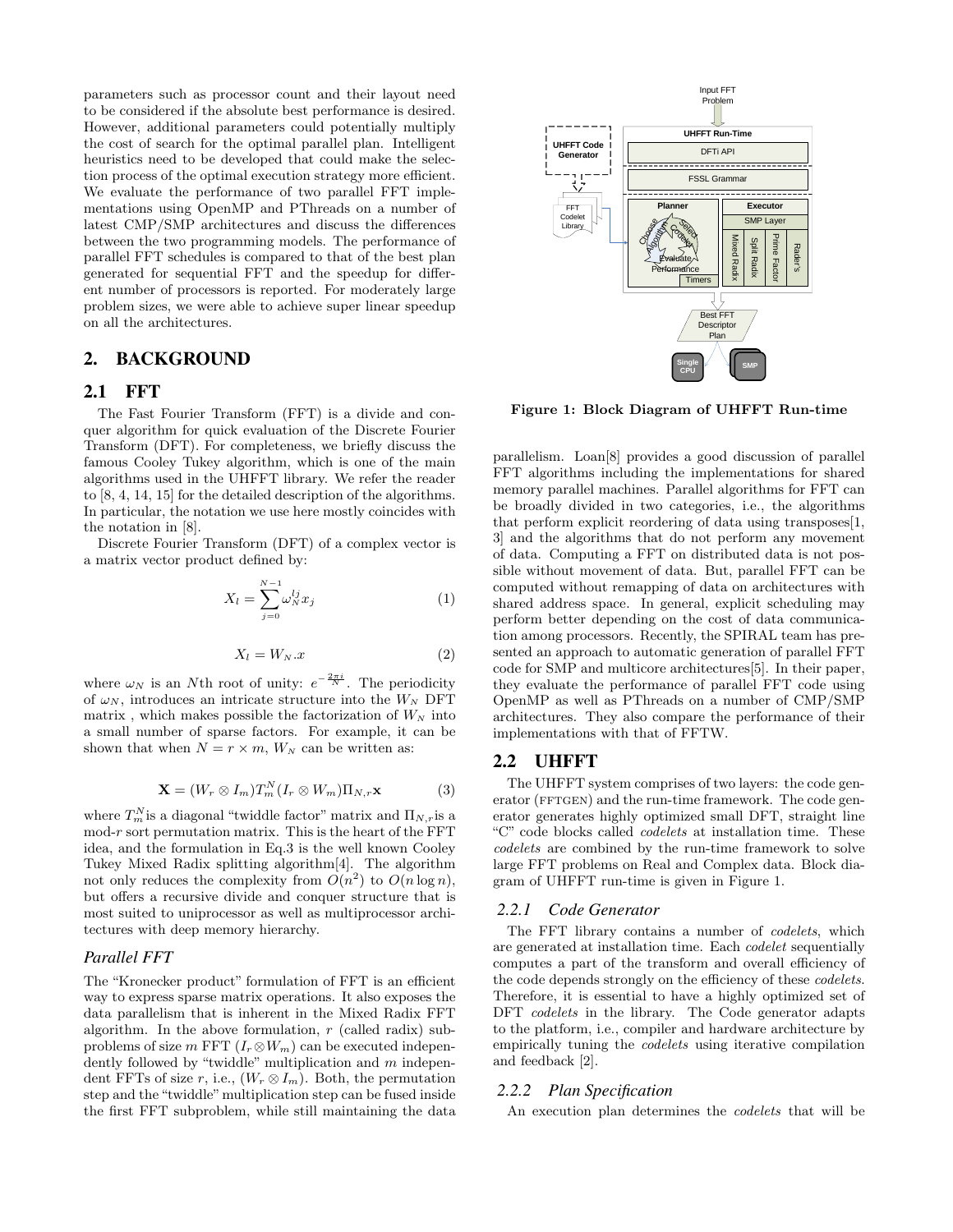**Table 1: Subset of FSSL grammar**

| #              | CFG Rules                                                    |
|----------------|--------------------------------------------------------------|
| $1-3$          | $ROOT \longrightarrow FFT$   SMPFFT   MODULE                 |
| 4              | $FFT \longrightarrow (outplace \mathbb{Z}, FFT mr MODEL)$    |
| 5 <sup>5</sup> | SMPFFT $\longrightarrow$ (mr pZ BLOCK, FFT)Z                 |
| $6 - 7$        | MODULE $\longrightarrow$ CODELET   (rader Z, FFT)            |
| 8              | BLOCK $\longrightarrow$ $\mathbf{b} \mathbb{Z} : \mathbb{Z}$ |
| 9              | CODELET $\longrightarrow$ egenerated set of codelets         |

used for that FFT size and also the order (schedule) in which they will be executed. An FFT plan is described in concise FFT Schedule Specification Language (FSSL), which is generated from a set of context free grammar productions given in Table 1. It allows different algorithms to be mixed together to generate a high performance execution plan based on properties of the input vector and its factors. Additionally, parallel execution plan provides an option of explicitly specifying the data distribution scheme on multiple processes. Indeed, by implementing a minimal set of rules, adaptive schedules could be constructed that suit different types of architectures.

#### *2.2.3 Planner*

Each FFT problem is identified by a DFTi descriptor [13], which describes various characteristics of the problem including size, precision, input and output data type and number of threads. Once the descriptor is submitted, planner selects the best plan, which may be used repeatedly to compute the transforms of same size. Our current implementation supports two strategies for searching the best plan. Both strategies use *dynamic programming* to search the space of possible factorizations and algorithms, given by a tree as shown in Figure 2. The first approach called *Context Sensitive Empirical Search,* empirically evaluates the sub-plans. To avoid re-evaluation of identical sub-plans, a lookup table is maintained to store their performance. In the second approach, called *Context Free Hybrid Search,* the cost of search is significantly reduced at the expense of plan quality. In this scheme, the cost of a subplan is estimated by empirically evaluating only the *codelet* that is encountered in a bottom up traversal. In this paper, we use the first approach because it generates good quality plans at reasonable cost of search.



**Figure 2: Search Space for Size 16 FFT. There are a total of 8 possible plans.** *Codelets* **are called with different input and output strides at different levels of tree (recursion) also known as ranks.**



**Figure 3: Parallel FFT plan for**  $N = 8$  and  $P = 2$ : (**mrp**2*,* (**outplace**8*,* 4**mr**2))8**. Parallelization is performed on the two dimensional formulation of 1D FFT.**



**Figure 4: Butterfly representation of Parallel FFT plan for**  $N = 8$  **and**  $P = 2$ **:** (**mrp**2*,* (**outplace**8*,* 4**mr**2*)*)8*.* **The computation is distributed at the first level of recursion, i.e., between** log *n***th and the previous rank.**

#### 3. PARALLEL FFT PLAN

Performance of a multithreaded execution depends on that of the serial code. Once a FFT plan is divided among threads, each of them executes part of the serial plan in parallel. In a straightforward implementation using Cooley Tukey factorization, the problem is recursively broken into smaller FFT sub-problems in a multidimensional formulation[1]. An example of the multidimensional representation of size 8 FFT plan is given in Figure 3. In general, a FFT (when  $N = r<sup>i</sup>$ ) can be formulated as a  $\log_r N$  dimensional FFT problem using radix *r* factorizations. The butterfly representation of same parallel FFT plan is given in Figure 4. These representations are particularly useful in understanding the distribution of data and access pattern that is vital in parallelization of any algorithm.

Notice that the parallelization is performed at the first level of recursion, i.e., on the two dimensional formulation of FFT. Contrary to nested parallelism, this ensures there is only one point (barrier) where all threads have to synchronize before executing the deeper ranks or stages of recursion. Synchronizing threads adds to the overhead of multithreaded execution and causes major performance degradation if proper load-balancing is not employed. In general, tion if proper load-balancing is not employed. In general, even distribution of work is possible when *P* divides  $\sqrt{N}$ , i.e.,  $(P|\sqrt{N})$ .

#### 3.1 Row/Column Blocking

The communication cost on shared memory multiproces-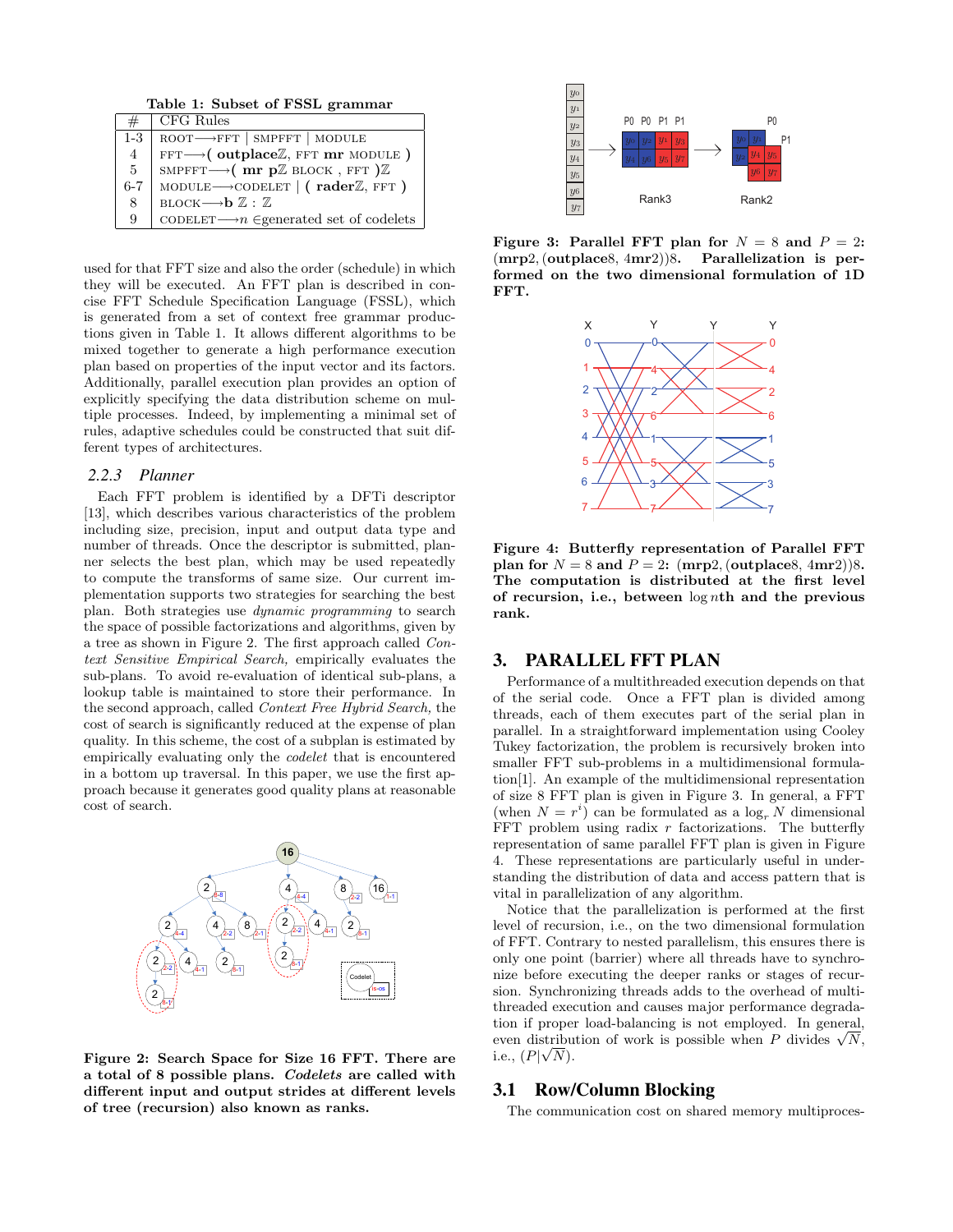

**Figure 5: Performance trend (on Itanium 2 Quad SMP) for plan:**(**mrp**2*,* (**outplace**65536*,* 16**mr**16**mr**16**mr**16))65536**, due to varying sizes of blocks along columns . Performance is measured using mflops or Million Floating Point Operations Per Second and is calculated from the execution time and standard algorithm complexity for FFT i.e.** 5*N* log *N***.**

sor systems with uniform memory access (UMA) does not play a major role in the performance. However, different data distributions have an impact on the performance of memory systems on some architectures. In Figures 3 and 4, we have shown the block distribution of workload with strided data along row dimension and contiguous data along columns. The example given in the Figures 3 and 4 has only one possible distribution along rows since there are only two rows and two processors. Based on the results of our experiments for larger data sizes on SMP/CMP machines, we found that there was no performance difference in how the rows were distributed as long as each processor worked on a full row (of strided data). However, different distributions of columns had some performance variation as shown in Figure 5. This is mainly due to the cache coherence conflicts and false sharing [11], which are caused by the elements at the column boundaries falling in same cache line but different processors. As a rule of thumb, choosing maximum blocks of columns works best as indicated in the graph in Figure 5.

### 3.2 Plan Selection

In general, the sequential plan generated by one of the search schemes in the planner could be selected for parallel execution. However, the plan thus selected is not guaranteed to be optimal as shown in Figure 6 . In the graph, one of the plans (annotated by an arrow) represents the parallel execution of sequential plan selected by our existing search scheme. Notice that the execution results in sub-optimal performance. A better search scheme needs to take into account a limited number of parallel plans in order to select the best parallel plan for the target architecture.

Algorithm 1, selects the best parallel plan  $\rho_{parallel}$  for a FFT of size *N* using *P* cores/processors. It uses UHFFT's search scheme for sequential plan selection to find the best serial plan *ρserial* for size *N* FFT. Since UHFFT uses dynamic programming and maintains a table of performance numbers for sub-problems, all iterations inside the loop incur



**Figure 6: Speedup of different parallel plans for FFT of size 128K on Opteron 8-way SMP Machine.**

| <b>Algorithm 1</b> Selecting Parallel FFT Plan                                      |  |  |  |  |
|-------------------------------------------------------------------------------------|--|--|--|--|
| Search best sequential plan $\rho_{serial}$ for N                                   |  |  |  |  |
| $perf_{serial}$ = Evaluate $\rho_{serial}$                                          |  |  |  |  |
| $perf_{max} = 0$                                                                    |  |  |  |  |
| while $r = \{i \times P \in codelet library \quad \forall i \in \{1, 2, 3 \cdots\}$ |  |  |  |  |
| if $r \mid N$                                                                       |  |  |  |  |
| Lookup best sequential plan $\rho$ for $\frac{N}{r}$                                |  |  |  |  |
| $perf = Evaluate (mrp P, \rho mr r)N$                                               |  |  |  |  |
| if max(perf, perf <sub>max</sub> ) $\neq$ perf <sub>max</sub>                       |  |  |  |  |
| $\rho_{parallel} = (mrp P, \rho mr r)N$                                             |  |  |  |  |
| $perf_{max} = perf$                                                                 |  |  |  |  |
| if max(perf <sub>serial</sub> , perf <sub>max</sub> ) $\neq$ perf <sub>max</sub>    |  |  |  |  |
| Return $\rho_{serial}$                                                              |  |  |  |  |
| Return $\rho_{parallel}$                                                            |  |  |  |  |

constant cost of table lookup and evaluation. The algorithm evaluates a limited number of parallel plans to find the best two dimensional (parallel) formulation of a given 1*D* FFT problem. Each formulation consists of rows of length  $\frac{N}{r}$  and columns of length (radix) *r*.

## 4. IMPLEMENTATION

Most compilers support native multithreaded programming APIs. Posix thread (PThreads) library routines are flexible but offer limited portability across different architectures. OpenMP is a portable, scalable model. It provides a simple interface for developing multithreaded applications. Two types of multithreaded programming models are commonly used, i.e., fork/join model and thread pooling model. Posix Thread is an example of fork/join threading model. Nevertheless, thread pooling can be built on top of fork/join threading. Most OpenMP implementations use thread pools to avoid the overhead of creating and destroying threads after each parallel region. These threads exist for the duration of program execution.

Implementation of parallel FFT using OpenMP is relatively straightforward given an efficient parallel plan. The two loops around the row and column FFTs are decorated with omp directives and they are distributed in contiguous chunks (blocks). In our Posix Threads implementation, we use thread pooling technique to avoid the overhead of creating threads. The pool of peer threads, as shown in Figure 7,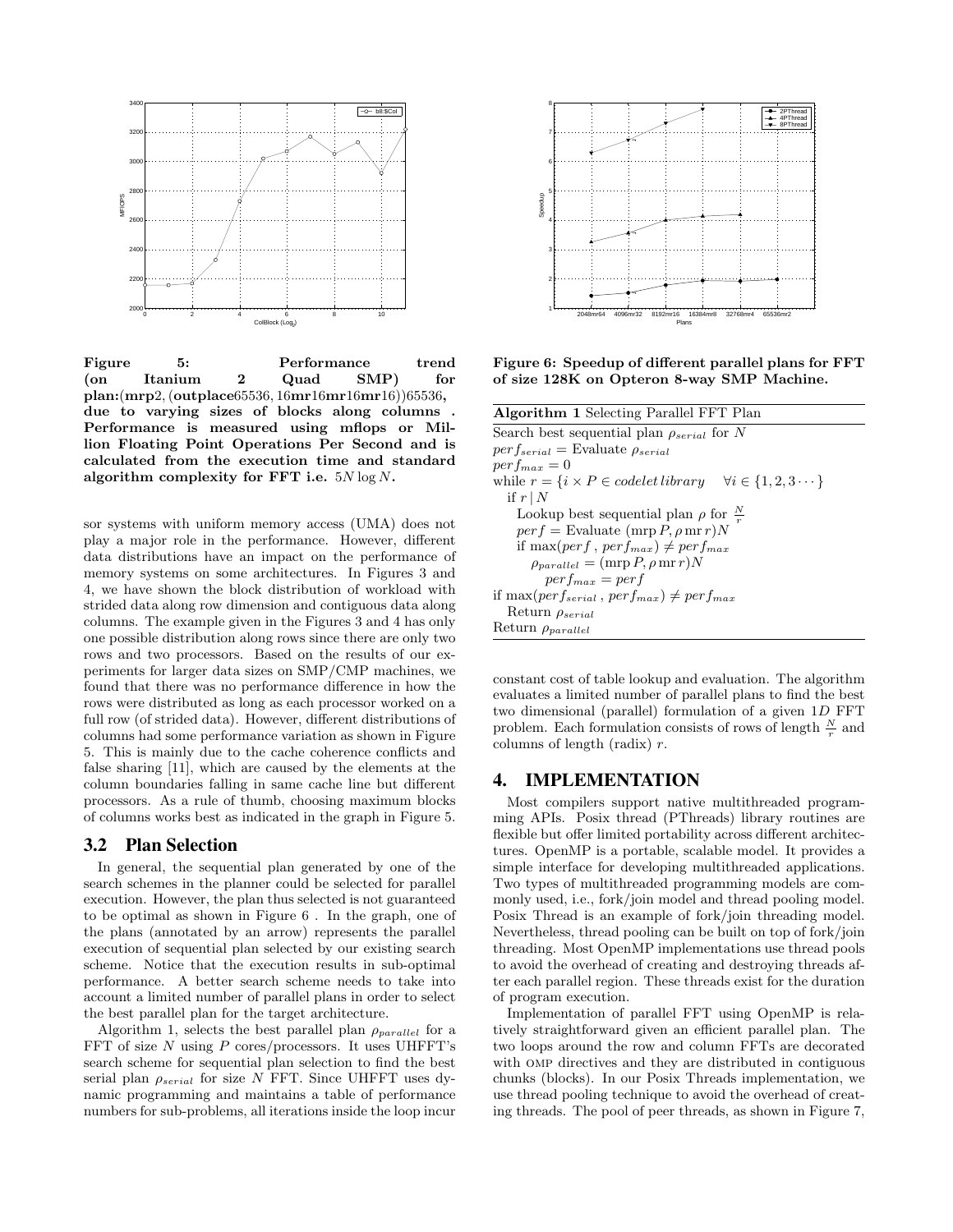

**Figure 7: Thread Pool Model**



**Figure 8: Performance Comparison of two multithreaded implementations on Xeon** 2*×***Dual (four) cores. Current implementation uses thread pools and busy wait. The old implementation creates threads as needed and uses condition variables and mutex for synchronization.**

is created when the DFTi descriptor is submitted and after the best plan is selected. The pool is destroyed when the descriptor is freed. To reduce the cost of synchronization, we implemented a low latency barrier using atomic decrement instruction. In addition to that, we used *busy wait* when the plan was perfectly load balanced. Contrary to waiting on events, this technique avoids the overhead of system calls and thread scheduling. In Figure 8, we give the performance comparison of our preferred multithreaded implementation using pooling and customized barrier with our old implementation that used fork/join model and native synchronization primitives. In general, we observed that thread pooling was a major factor in the performance improvement for relatively small sizes. But, for larger sizes, using *busy wait* resulted in slightly lower performance.

### 5. RESULTS

Performance benchmarking of the OpenMP and PThreads parallel implementations was performed on a number of recent SMP/CMP architectures listed in Table 2. Both Itanium 2 and Opteron 846 are traditional SMP machines where each processor has separate caches and shared main memory. The Xeon Woodcrest node consists of two dual cores arranged in a SMP setting; the two cores in a dual share L2 cache. The Opteron 275 node also consists of two dual cores; each core having separate L1/L2 cache. In this paper,



**Figure 9: Performance of Complex FFT problems for powers of two sizes. The plots compare the OpenMP and PThreads implementations and speedup gained for varying number of threads on Xeon Woodcrest** 2*×***Dual CMP/SMP Machine. For all sizes the performance of sequential FFT execution is also given.**

the performance numbers are derived from the total execution time of a FFT problem. The performance measure, Million Floating Point Operations Per Second (MFLOPS), is calculated from the execution time and commonly used algorithm complexity of FFT, i.e., 5*N* log *N*. All the results were collected on double precision complex FFT of powers of two sizes. In each case, the benchmarking was performed using varying number (powers of two) of available CPUs.

## 5.1 OpenMP vs PThreads

In the first set of results, we compared the performance of the two parallel FFT implementations, i.e., OpenMP and PThreads on three different architectures. Our PThreads implementation uses thread pooling technique, which is common in most OpenMP flavors. Similar to OpenMP, we also employ *busy wait* to implement barrier synchronization. We found that this worked better than using operating system assisted synchronization primitives such as semaphores or condition variables. In both implementations, we favor allocating contiguous chunks (blocks) of rows and columns to each core/processor. Considering all these similarities, it is not surprising that the performance of both the implementations is almost identical as shown in Figures 9 & 10. Although both the compilers, i.e. Intel and Pathscale, have good implementations of OpenMP, distributing loops efficiently among worker threads should be straightforward for most parallelizing compilers because the parallel plans generated by UHFFT are sufficiently load balanced.

## 5.2 Number of Processing Units (Threads)

Due to the synchronization overhead of multithreaded execution, small size FFT problems show a slowdown in performance as shown in graphs in Figures  $9 \& 10$ . An intelligent plan selection scheme, as given in Algorithm 1, would ensure that a parallel plan is selected only when it is effective. For all the architectures, the break even points occur after sizes  $2^{11} - 2^{12}$ , which is equal to the first level cache capacity. Due to low computation to I/O ratio, scalability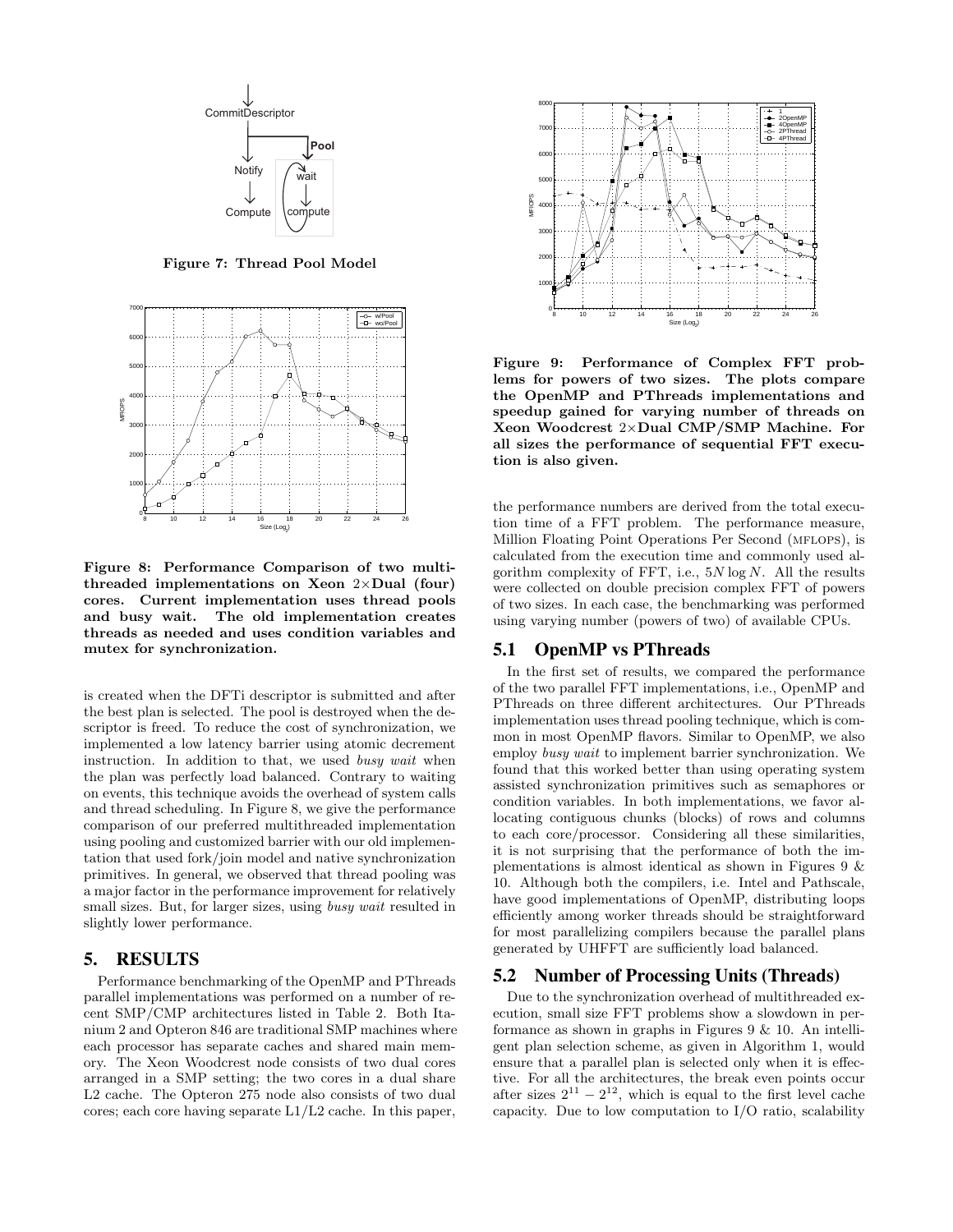| $\frac{1}{2}$    |                    |                    |                             |                             |  |  |
|------------------|--------------------|--------------------|-----------------------------|-----------------------------|--|--|
|                  | Itanium 2          | Opteron 846        | Xeon Woodcrest              | Opteron 275                 |  |  |
| Configuration    | 4 Processor SMP    | 8 Processor SMP    | $2\times$ Dual Core CMP/SMP | $2\times$ Dual Core CMP/SMP |  |  |
| CPU Speed        | $1.5\mathrm{~GHz}$ | $2.0\text{ GHz}$   | $2.66$ GHz                  | $2.2\text{ GHz}$            |  |  |
| Data Cache       | 16K,256K,6M        | 64K.1M             | 32K/Core, 4MB/Duo           | 64K/Core, 1MB/Core          |  |  |
| Line Size        | 64B.128B.128B      | 64B.64B            | 64B.64B                     | 64B.64B                     |  |  |
| Associativity    | $4,8,12$ way       | $2,16$ way         | $8,16$ way                  | $2,16$ way                  |  |  |
| Theoretical Peak | 24 GFLOPS          | 32 GFLOPS          | $42.56$ GFLOPS              | 17.6 GFLOPS                 |  |  |
| Compilers        | $\mathrm{icc}9.1$  | $\text{pathcc2.5}$ | $\mathrm{icc}9.1$           | $\gcd.1$                    |  |  |
|                  |                    |                    |                             |                             |  |  |

**Table 2: Architecture Specifications**



**Figure 10: Performance of Complex FFT problems for powers of two sizes. The plots compare the OpenMP and PThreads implementations and speedup gained for varying number of threads on Itanium 2 Quad SMP Machine (left) and Opteron 8-way SMP Machine (right). For both machines, the performance of sequential FFT execution is also shown.**

of the FFT algorithm depends on the memory bandwidth for significantly large sizes. However, for moderately large sizes, we were able to achieve super linear speedup on SMP machines due to the increase in effective size of cache. This pattern is evident in Figures 9 & 10.

### 5.3 Cache Architecture

Both Xeon and Opteron 275 architectures have identical number of cores but their cache configuration is quite different. The two dual cores on Xeon have shared L2 cache while the cores on Opteron have private caches similar to a conventional SMP machine. Although the shared cache configuration has its benefits in certain scenarios, the nonuniformity can pose some scheduling problems. On Xeon, we observed inconsistent performance for small sizes (that fit in cache) when only two threads were spawned. This phenomenon is shown in Figure 11; notice the extent of performance variation on the Xeon compared to the Opteron. Although the scheduler in linux kernel 2.6 tries to schedule tasks on different physical packages (sockets) when the system is lightly loaded, there is no guarantee that the scheduler will get it right the first time. The performance drops when the two threads are scheduled on the same dual, which may result in evictions due to conflicts in shared cache. This problem can be resolved by setting the affinity of CPUs to place the threads properly. In UHFFT the planner schedules the threads to different sockets (duals) if only two threads are spawned.

## 5.4 UHFFT vs FFTW

FFTW recently released a new version with improved multithreaded FFT implementation that uses thread pooling. In the final set of results, given in Figures 12 & 13, we compare the multithreaded performance of UHFFT with that of FFTW on three architectures. UHFFT employs the search algorithm presented earlier in the paper, to select the best plan with appropriate number of threads. In case of FFTW, it appears that the multithreaded execution is employed for sizes 256 and larger, as shown in Figures 12  $\&$  13. The performance of UHFFT is quite competitive with that of FFTW for most sizes on all the architectures. On the two multicore machines (Xeon Woodcrest and Opteron 275), FFTW performs significantly better for very large sizes. We believe that it could be due to the fact that FFTW generates architecture specific *codelets* that exploit SIMD instructions on those two architectures. Unfortunately, UHFFT currently does not support simd enabled *codelets*, which is why performing a comparison strictly on the basis of parallel implementation of the two libraries is not possible. Nevertheless, these plots establish the parallel FFT performance benchmarks on the latest CMP/SMP systems.

#### 6. DISCUSSION

One of the key objectives of this paper has been to evaluate the performance of parallel FFT implementations on the emerging multicore/manycore architectures. There are many factors affecting the speedup and efficiency of a parallel FFT besides load balancing. FFT is a highly data parallel algorithm due to its divide and conquer structure. The-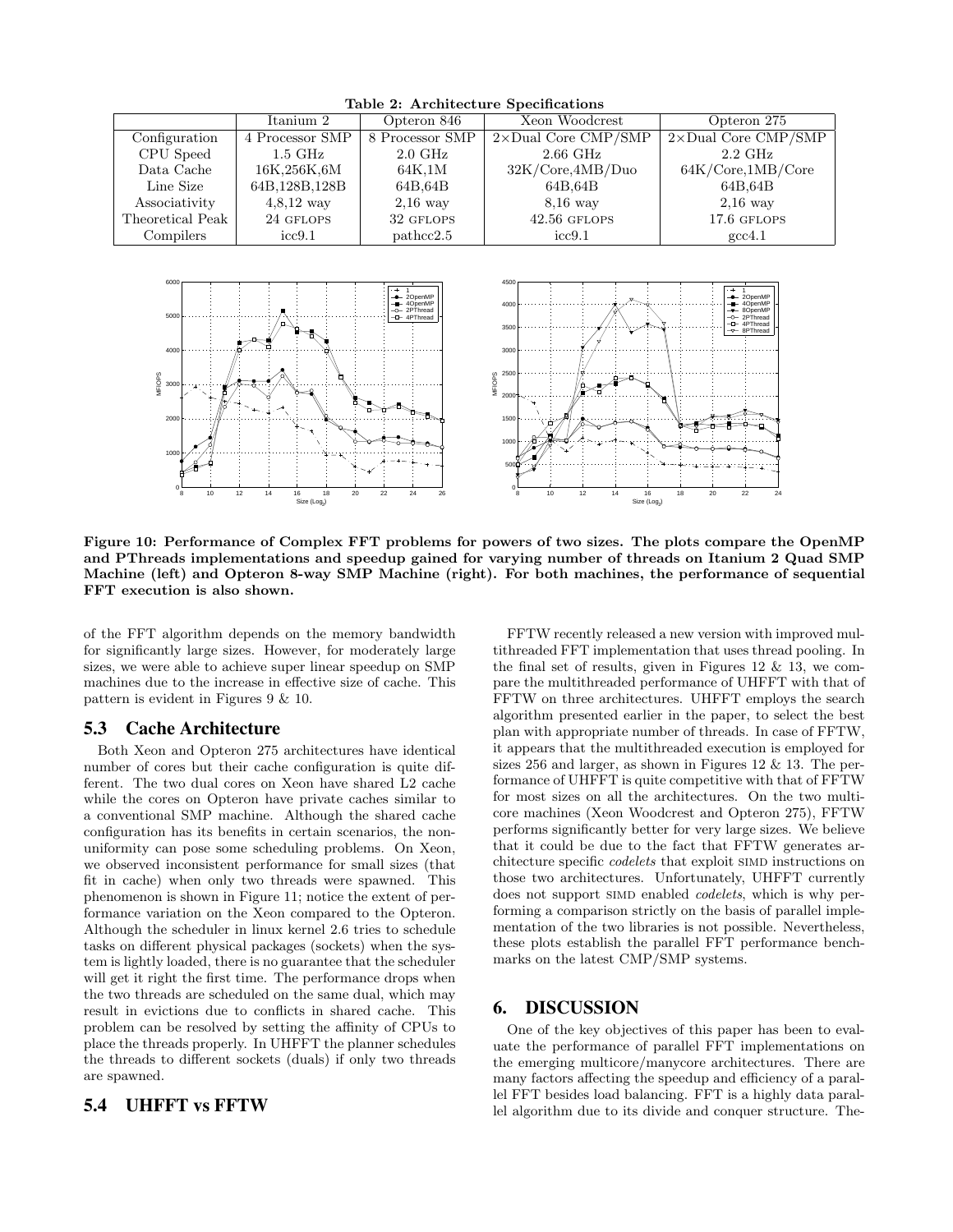

**Figure 11: Performance variation on the two multicores with different cache configurations (Shared L2 Cache vs Separate L2 Cache). On Xeon Woodcrest (left), the two cores per dual share L2 cache. On Opteron 275 (right), the cores have private L2 cache. For each size, the same plan was executed** 10 **times and the mean performance was plotted along with the variation (given by error bars).**



**Figure 13: Performance comparison of UHFFT-2.0.1beta and FFTW-3.2alpha on Opteron 275,** 2*×***Dual CMP/SMP (left) and Xeon Woodcrest,** 2*×***Dual CMP/SMP (right).**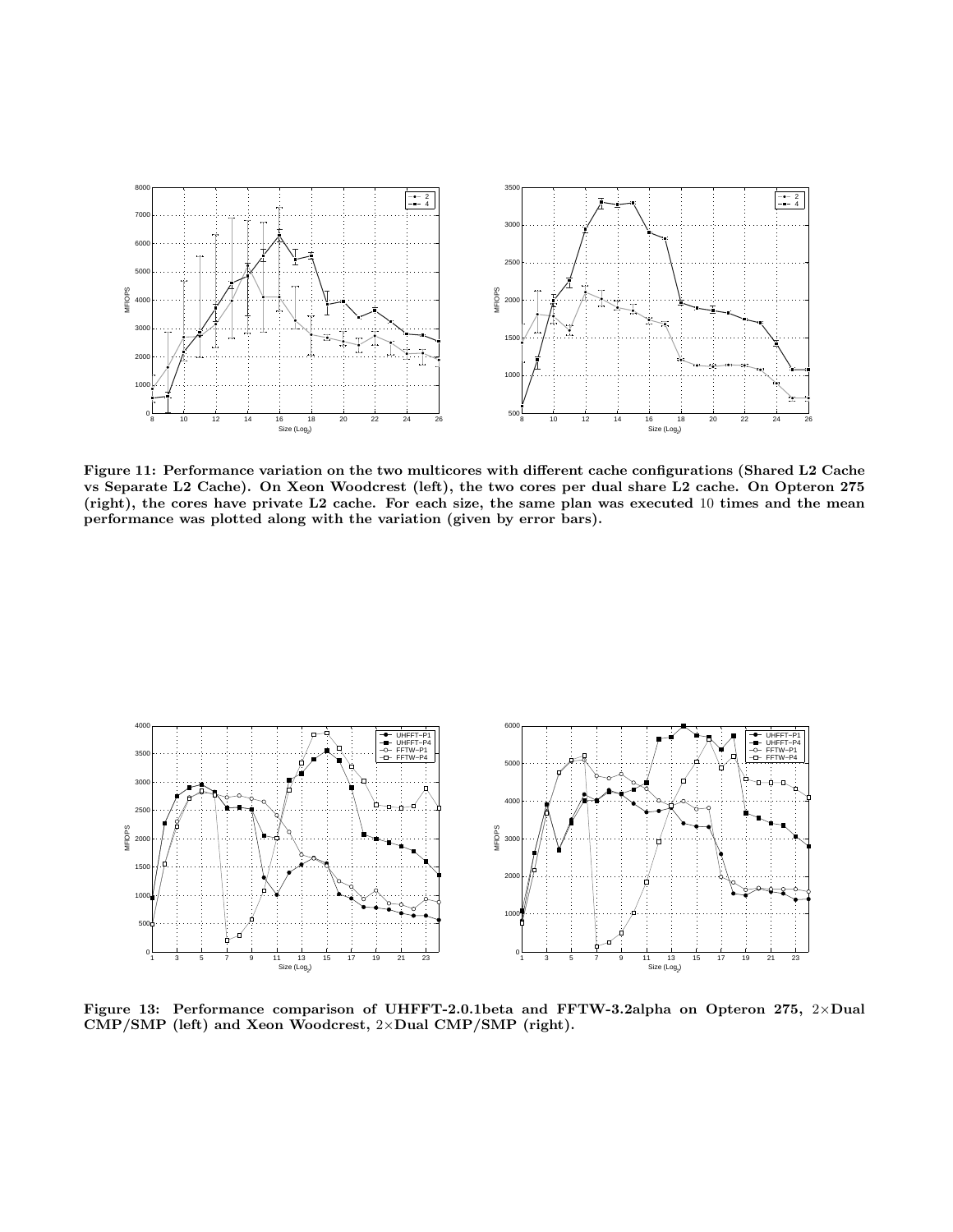

**Figure 12: Performance comparison of UHFFT-2.0.1beta and FFTW-3.2alpha on Itanium 2 Quad SMP**

oretically, achieving super-linear speedup is quite possible  $(N = 2^{18}$  in Figure 12) because of larger effective cache size on shared memory multiprocessor and multicore systems. For example on Itanium 2 Quad SMP, we were able to get speedup of 3 for most sizes. However, the speedup on the two multicore machines, i.e., Xeon Woodcrest and Opteron 275 was not as good. On Xeon, the best speedup for both UHFFT and FFTW was between 1*.*5 and 2*.*5 using all the four cores. Similarly, the best efficiency was also observed on Itanium 2 Quad SMP, where UHFFT was able to get 25% of the peak for in-cache sizes; the efficiency drops further to 12% of the peak for very large sizes. On Opteron 275, which has private cache per core, the performance was similar, i.e., 22% and 15% of the theoretical peak for in-cache and out-ofcache sizes respectively. The efficiency on Xeon Woodcrest was the lowest: 14% for moderately large sizes and 9% for very large sizes. The performance potential of shared cache multicore architectures is realized when the two threads can potentially share some section of data. In FFTs, all the processors may share the read-only twiddle factor array. It is likely that one of the two threads sharing the cache would save twiddle array cache misses. However, the potential gain is over-shadowed by the conflicts related to cache associativity; as the stride increases, the two threads start competing for a smaller (localized) portion of the cache, resulting in lower effective bandwidth. Given that the main bottleneck in the performance of FFTs has largely been the effective memory bandwidth; the speedup and efficiency is always going to be determined by such factors as the cache associativity and cumulative cache size instead of the computation power of cores.

# 7. CONCLUSION

With the emergence of multicore and hybrid shared memory multiprocessor machines, performance scalability can not be guaranteed without careful partitioning of workload. In UHFFT, this is achieved by searching the plan that will yield the best parallel performance on available processors. We presented a simple algorithm based on our existing search schemes, which selects the best multithreaded plan. Different plans result in different distributions of data. The best distribution and factorization is selected through empirical evaluation of a limited number of parallel plans. We evaluated the performance of two multithreading models, i.e., thread pooling and fork/join models. In general, thread pooling performs better because it avoids the overhead of creating and destroying threads. Synchronization is another source of overhead in a load balanced FFT plan. For relatively smaller sizes, the performance of a parallel plan depends on the availability of efficient synchronization mechanisms that can bypass system calls and thread scheduler. For larger sizes, the computation to synchronization ratio minimizes, resulting in better speedup. In order to compare the efficacy of parallelizing compilers, we implemented parallel FFT using two multithreaded programming models, i.e., OpenMP and PThreads. The performance numbers indicate that if the loops are carefully structured, OpenMP can achieve the performance that is as good as that of native threads. We also presented a head-to-head performance comparison of the most recent versions of UHFFT and FFTW. To our knowledge this is the first such study comparing the performance of different parallel FFT implementations on most recent multicore/manycore architecture using different compilers.

## 8. REFERENCES

- [1] Agarwal, R. C., Gustavson, F. G., and Zubair, M. A high performance parallel algorithm for 1-d fft. In *Supercomputing '94: Proceedings of the 1994 conference on Supercomputing* (Los Alamitos, CA, USA, 1994), IEEE Computer Society Press, pp. 34–40.
- [2] Ali, A., Johnsson, L., and Mirkovic, D. Empirical Auto-tuning Code Generator for FFT and Trignometric Transforms. In *ODES: 5th Workshop on Optimizations for DSP and Embedded Systems, in conjunction with International Symposium on Code Generation and Optimization (CGO)* (San Jose, CA, March 2007).
- [3] BAILEY, D. H. Ffts in external or hierarchical memory. *J. Supercomput. 4*, 1 (1990), 23–35.
- [4] COOLEY, J., AND TUKEY, J. An algorithm for the machine computation of complex fourier series. *Mathematics of Computation 19* (1965), 297–301.
- [5] FRANCHETTI, F., VORONENKO, Y., AND PÜSCHEL, M. FFT program generation for shared memory: SMP and multicore. In *SC '06: Proceedings of the 2006 ACM/IEEE conference on Supercomputing* (New York, NY, USA, 2006), ACM Press, p. 115.
- [6] Frigo, M. A fast Fourier transform compiler. In *PLDI '99: Proceedings of the ACM SIGPLAN 1999 conference on Programming language design and implementation* (New York, NY, USA, 1999), ACM Press, pp. 169–180.
- [7] Frigo, M., and Johnson, S. G. The design and implementation of FFTW3. *Proceedings of the IEEE 93*, 2 (2005), 216–231. special issue on "Program Generation, Optimization, and Platform Adaptation".
- [8] Loan, C. V. *Computational frameworks for the fast Fourier transform*. Society for Industrial and Applied Mathematics, Philadelphia, PA, USA, 1992.
- [9] Mirkovic, D., and Johnsson, S. L. Automatic Performance Tuning in the UHFFT Library. In *ICCS*